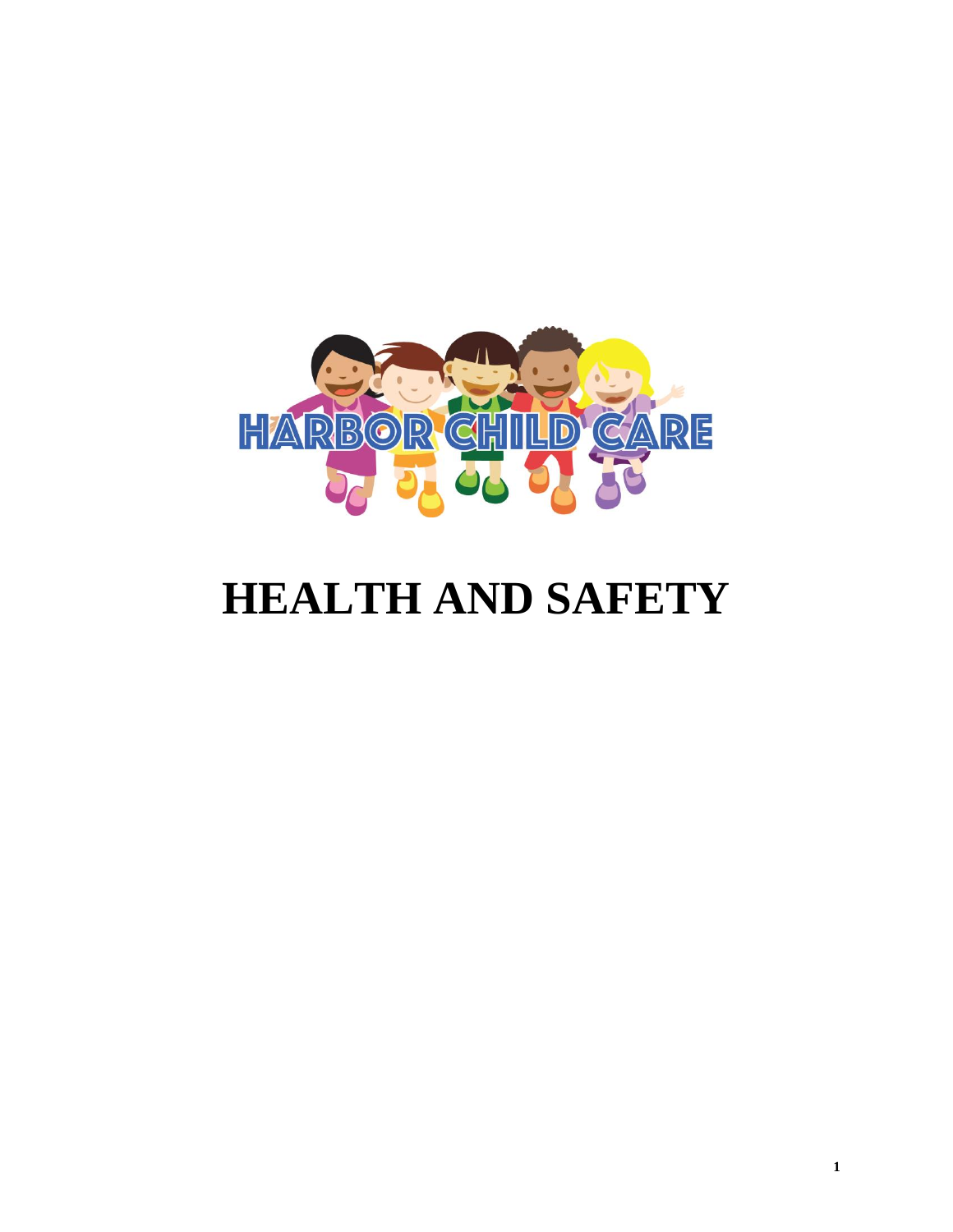# **Safety**

During the enrollment process, new families will be asked to submit a list of individuals authorized to pick up their children. All authorized pick-up persons must be prepared to show picture I.D before signing out and taking a child. NO CHILD WILL BE RELEASED WITHOUT PROPER PHOTO IDENTIFICATION.

Additionally, families requesting pick up by a person not in their emergency contact list must submit the request in writing to the center director by fax or email. A call will be made to the family to verify the authenticity of the request.

We understand that some families have staff members picking up or dropping their children at Harbor. We discourage this practice. If families choose to make such arrangements with staff outside their working hours, it should be stated that Harbor Child Care is not responsible for your children before or after the time they are enrolled in the center.

**New York State OCFS regulations require that you walk your child into the day care center, initial the sign-in/out sheet, and check in with the teacher.** Parents are requested to assist children in hanging up their clothing in the morning.

Please respect the Handicap Parking spaces of the Herricks Community Center. Park in safe/legal parking areas while dropping off and picking up your child, and always turn off your engine and leave car in the park gear. Do not leave children unattended in the car in the parking lot at anytime. Children are expected to be in age appropriate car or booster seats or seat belts. All children under the age of 4 or fewer than 40 lbs. should be in car seats. If your child is 4, 5, 6 or 7 years old and/or greater than 40lbs, he/she must be in a booster seat. This is a State Law for all private cars.

#### **ACCIDENT PROCEDURE**

In the course of a day's work and play, children will occasionally have accidents. In the case of an injury, including a minor accident such as a scraped knee (which may require minor first aid attention), an accident report form will be completed. It is important that parents be made aware of any incident that occurs while your child is in our care. This report will outline exactly what happened, how child responded, and what actions were taken. Only the name of the injured child will be noted on the accident report. It is our policy not to name other children involved in an incident. Parents/guardians should read carefully and sign these accident reports when picking up children.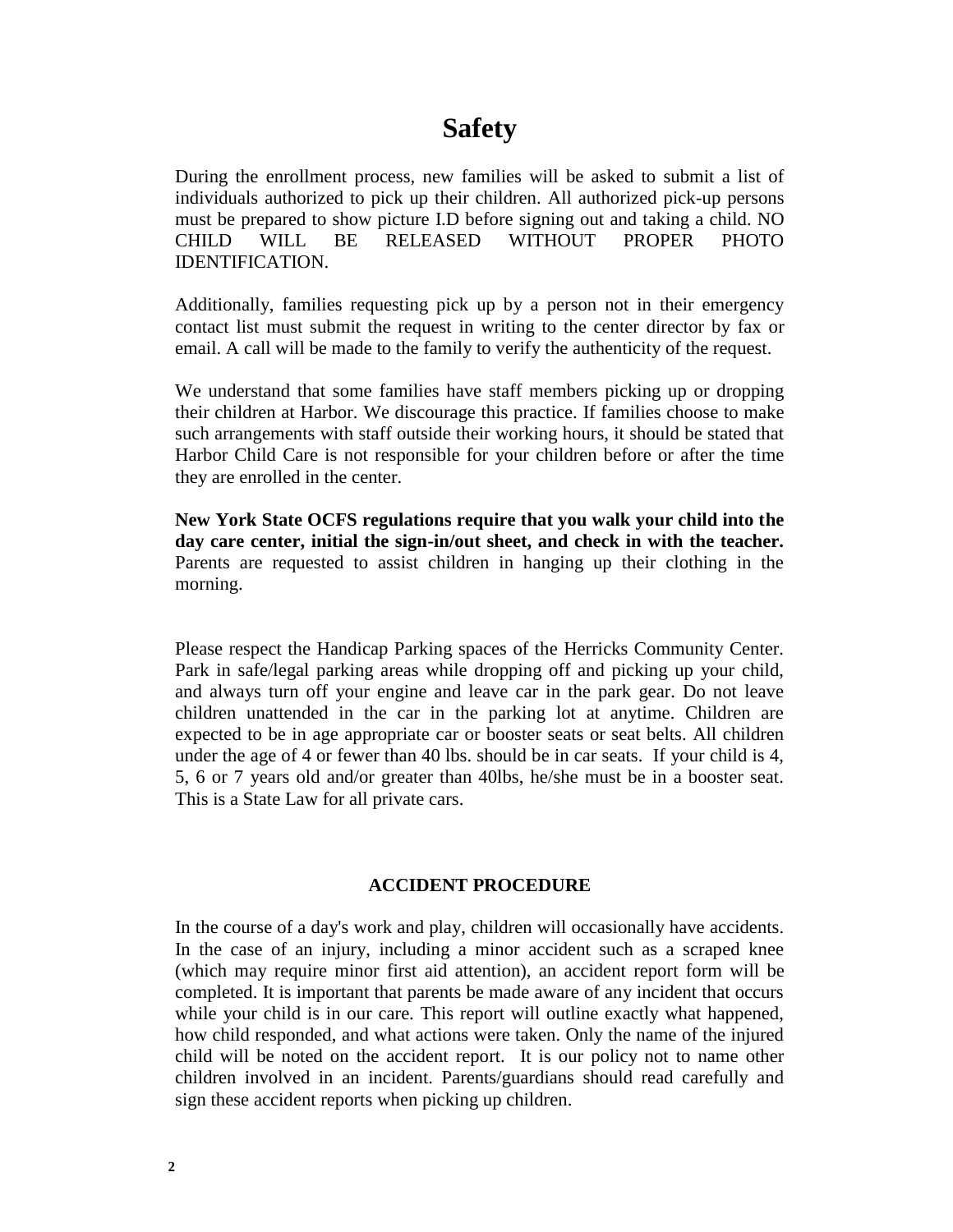#### **STUDENT ACCIDENT INSURANCE**

Harbor Child Care's student accident insurance policy covers expenses not covered by each parent/guardian's own health insurance policy. The Business Office handles all insurance claims.

#### **HEAT INDEX/AIR QUALITY**

All Harbor Child Care Centers will follow safety precautions regarding extreme heat and humidity in the summer. Special attention will be given to the air quality as well.

When the relative humidity is factored into the actual temperature, the heat index is determined. When the temperature reaches 88°-90° and the relative humidity is 70% or higher, the heat index will between 105° and 110°. These conditions cause a heat advisory to be in effect and there will be no outdoor activity at any Harbor Child Care Center. During the warm weather certain procedures will be in place, such as:

- Staying in the shade whenever possible
- Applying sun block (SPF at least 30) as per instructions on the container
- Frequent drinking of water
- Use of protective clothing, hats and sunglasses

If a child appears flushed, sweaty, and complaining of feeling hot, they must be taken indoors immediately to rest, drink water, and have cool compresses applied until they cool down.

The Environmental Protection Agency calculates air quality since The Clean Air Act of 1970. NOAA (National Oceanic and Atmospheric Administration) and the goal of the Air Quality Program are to provide the U.S. with ozone (car exhaust, industrial emissions, gasoline vapors and chemical solvents), particulate matter (dust, dirt, soot and smoke), and other pollutants forecasts. The air quality is updated twice daily. The higher the heat index the worse the air quality becomes. Outdoor activity will also be restricted when the air quality is poor.

#### **EMERGENCY SAFETY AND EVACUATION**

• Monthly fire drills are held at varying times each month. A record of the fire drills in located in the center directors office.

- All centers have installed fire extinguishers throughout the area for adult use.
- Doors in the Center are marked clearly for fire exit.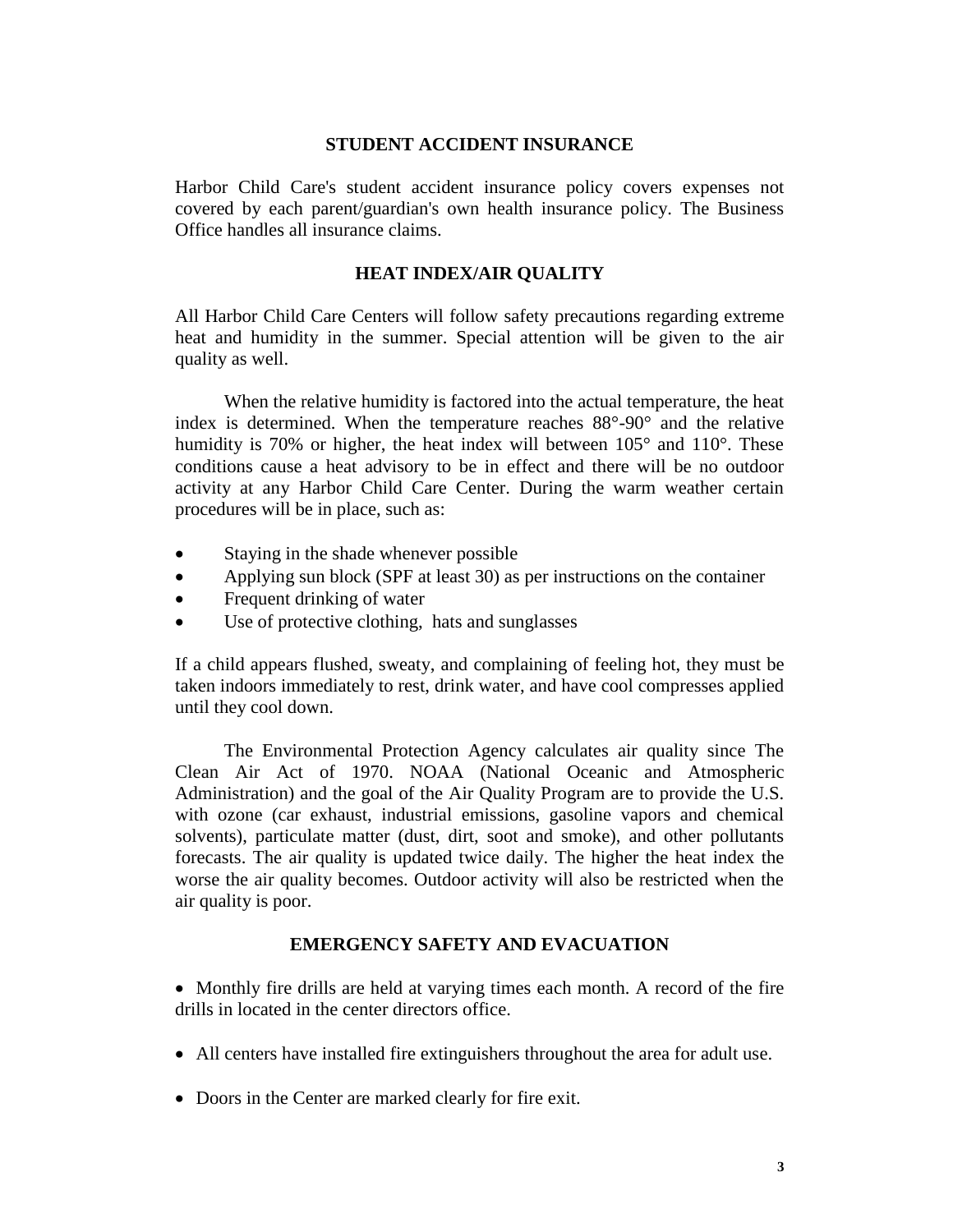We have medical and fire emergency plans posted in each classroom.

 A fire emergency and weather alert plan is posted in each classroom. The weather alert plan includes diagrams showing evacuation routes.

The Director of each school or designee has the responsibility for the management of an evacuation. Procedures for various emergency conditions are outlined below:

 Electrical or heating system failure, parents will be notified by phone to pick their children up as soon as possible.

• Snowstorm after a center opens - the Director will assess the situation and may ask for early dismissal. All children attending public schools will be picked up by our buses, weather permitting. If our buses cannot make the trip, parents will be notified by phone to arrange for pick up at the child's elementary school.

#### **SAFETY AND WELFARE**

#### **1. Child Protective Service**

Childcare workers are mandated reporters of child abuse and maltreatment and have a moral and a legal responsibility to ask about the nature and cause of any injury a child had apparently suffered. Therefore, parents/guardians may be questioned about signs of injury, and we ask families to be understanding of such procedure. Likewise, we take seriously our responsibility to inform families of any injuries a child has sustained while at Harbor Child Care.

NYS OCFS requires the teacher or mandated reporter who witnessed the suspected abuse must be the one to call the Child Protective Services Hotline.

If at any time we do suspect the possibility of child abuse, we must and will report such an incident to the Child Protective Services Hotline immediately. We do this with the hope of preventing any further abuse, and we do it to help families in crisis focus on the need to break the cycle of abuse.

In case the suspected abuser is a staff member or volunteer, the following steps will be followed:

 $\Rightarrow$  Director or person in charge will report the individual to CPS.

 $\Rightarrow$  One or more of the following options will be implemented by the Executive Director in her absence the Director of the Programs where the allegation occurred. Appropriate disciplinary action will be taken, which may lead to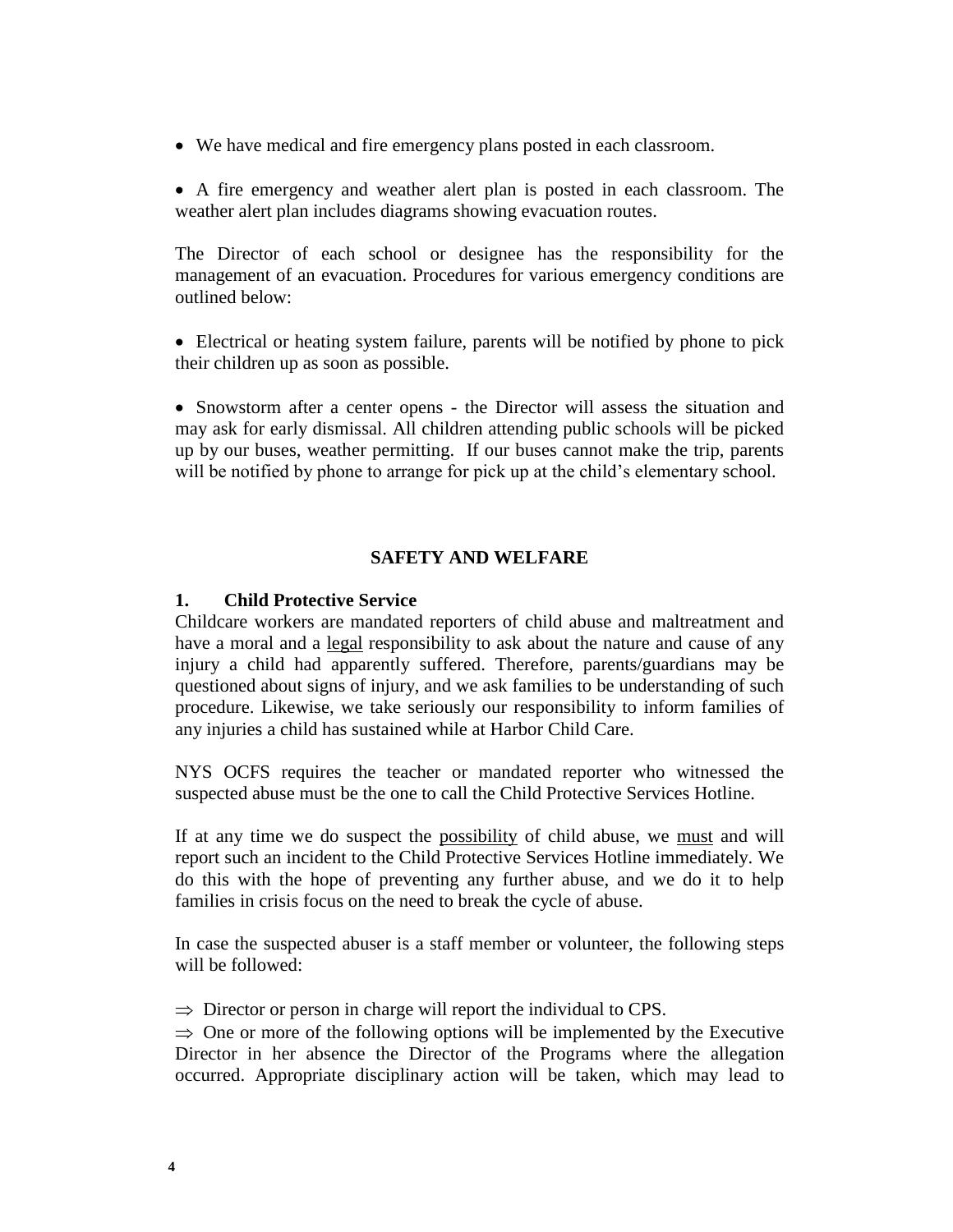dismissal or suspension of any employee, volunteer or other person who is the subject of a child abuse or maltreatment report.

 $\Rightarrow$  Increased supervision over a person who is the subject of a report.

 $\Rightarrow$  We will make a provision of instruction and/or remedial counseling to a person who is subject of a report.

 $\Rightarrow$  We will initiate appropriate disciplinary action where applicable; and/or

 $\Rightarrow$  Make provision of appropriate training to and/or increased supervision of staff and/or

 $\Rightarrow$  Call in volunteers pertinent to the prevention and remediation of child abuse and maltreatment.

### 2. **Issues of Impairment**

All our staff members have been informed of their responsibility to refuse to release a child to a parent or guardian or other authorized pick-up person when that individual appears impaired due to the ingestion of alcohol, drugs or to someone who appears ill enough to affect their driving ability. Harbor Child Care Policy emphasizes that under the conditions described above, the safety and welfare of the child could be jeopardized and, as such, we will not release that child.

### **DANGEROUS WEAPONS IN SCHOOL**

No one shall have in his or her possession on Harbor Child Care premises any rifle, shotgun, revolver, other firearm, knife, dangerous chemical explosive, box cutter, or any object that is not necessary for school activities and that could be used as a weapon. A weapon is defined as any instrument capable of firing a projectile, the frame or receiver of any such weapon, firearm muffler or silencer, any explosive device, or any other instrument capable of inflicting bodily harm.

Security personnel shall not be in possession of a weapon while on school grounds. New York State Peace Officers and Police Officers who are on duty are the only people permitted on school property to have a weapon in their possession.

# **MEDICATION/TOPICAL MEDICATION POLICY**

Harbor Child Care Center is licensed by OCFS to administer medications when certain requirements are met. Types of medications that may be given are oral, topical, medication inhaled through the nose and mouth, and epi-pens.

1. Topical lotions, ointments and creams (bug repellents containing DEET, sun block, diaper cream, etc.), may be applied when written permission is received from the parent/guardian.

2. Prescription medications and over the counter medications (Tylenol, Benadryl, etc.) may be given with written permission from the health care provider (MD, Nurse Practitioner, Physician Assistant) and the parent/guardian.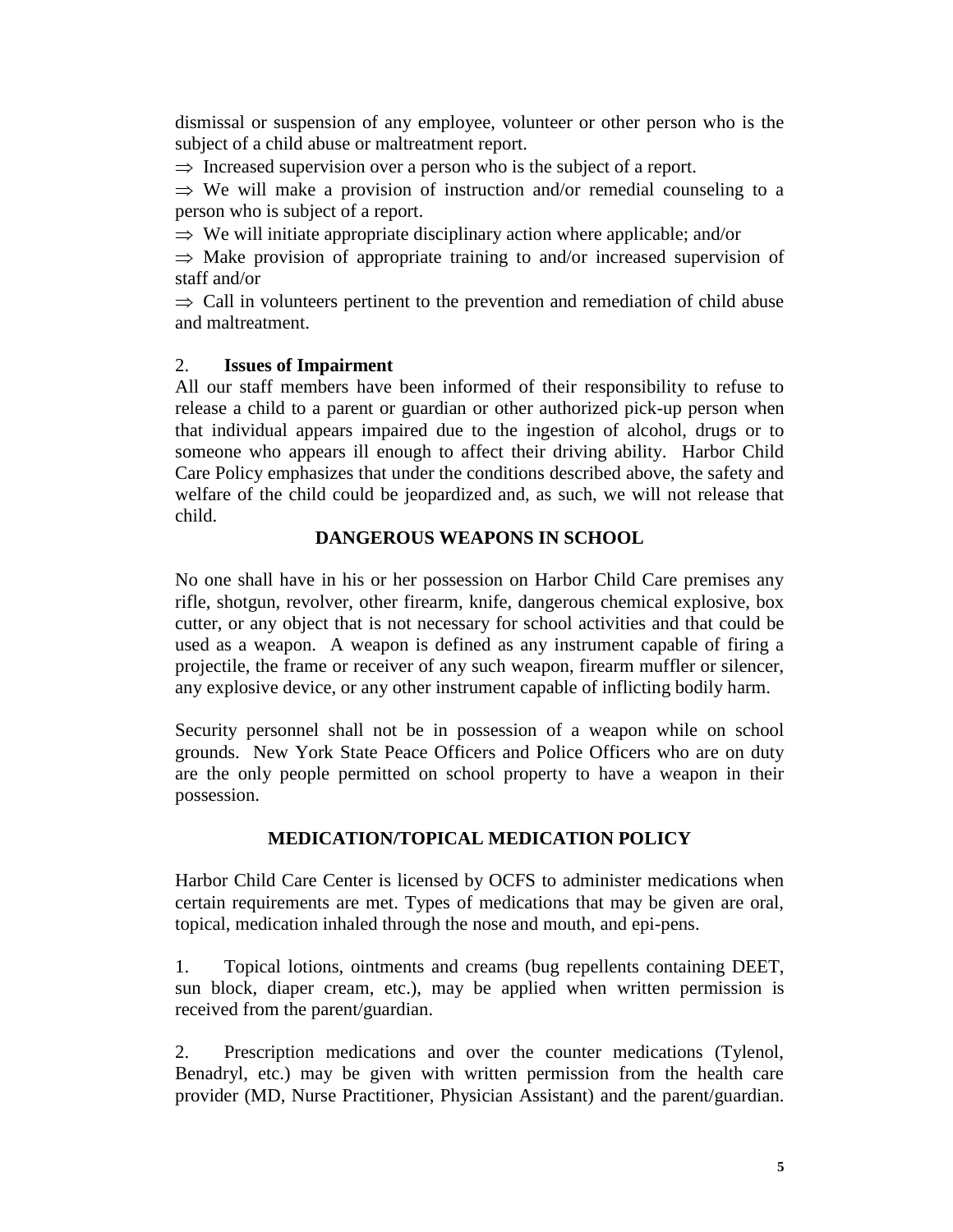A medication administrant (MAT) staff member from Harbor must also sign the written medication consent form.

The written medication consent form must be renewed every 6 months. This form is very detailed. Your child's pediatrician or health care provider must complete #1-18 on the front of the form. The parent then completes # 19-23 on the back of the form and must provide the child's medication to be given. A MAT (medication administration trained) staff member will then sign the form once all the necessary permissions and medications are given to the center. The medication must be in the original container with the child's name written on it (for over the counter medication) or in the original container with the pharmacy label attached (for prescription medications). A medication log will record medications that are given to each child, the date and time they are given, and signed by the staff member who gave the medication. Medication should never be left in a child's bag or in the classroom when brought to the center. All medication and paperwork must be left at the front desk and given to a MAT trained staff member to review and process.

If your child has been diagnosed with any condition that may require treatment and/or intervention by the staff at Harbor Child Care, then the Individual Health Care Plan for a child with Special Needs form must be filled out as well. You may use the OCFS health care plan form or you may create your own form. Please speak with the health office or front desk when and if any forms are needed.

#### **INFECTION CONTROL POLICY**

At some time during the year your child is going to become ill. This policy is to help you understand how to deal with illness when your child is enrolled in our program. Harbor Child Care Center's goal is to help facilitate your child's recovery while protecting others from infection.

For most mild illnesses your child may continue to attend childcare, but we will ask that you supply clean bedding daily. However, if the illness is listed in the **Exclusion Policy**, the parent must provide alternative childcare. The attached guidelines for exclusion were determined by the Department of Health, Center for Disease Control, the American Academy of Pediatrics, and the Office of Children and Family Services. Our teachers do not have the medical knowledge to allow deviation from these guidelines.

We strongly suggest that you prepare for the sick care of your child ahead of time, well before it is needed. Alternative arrangements must be made when your child is ill and you are unable to stay at home with your child.

Our staff will be sensitive to you child's health during the day. Our goal is to prevent the spread of illness to healthy children. Every working parent is depending on the cooperation of the other parents, and this health policy, to maintain a safe environment at every Harbor Child Care Center.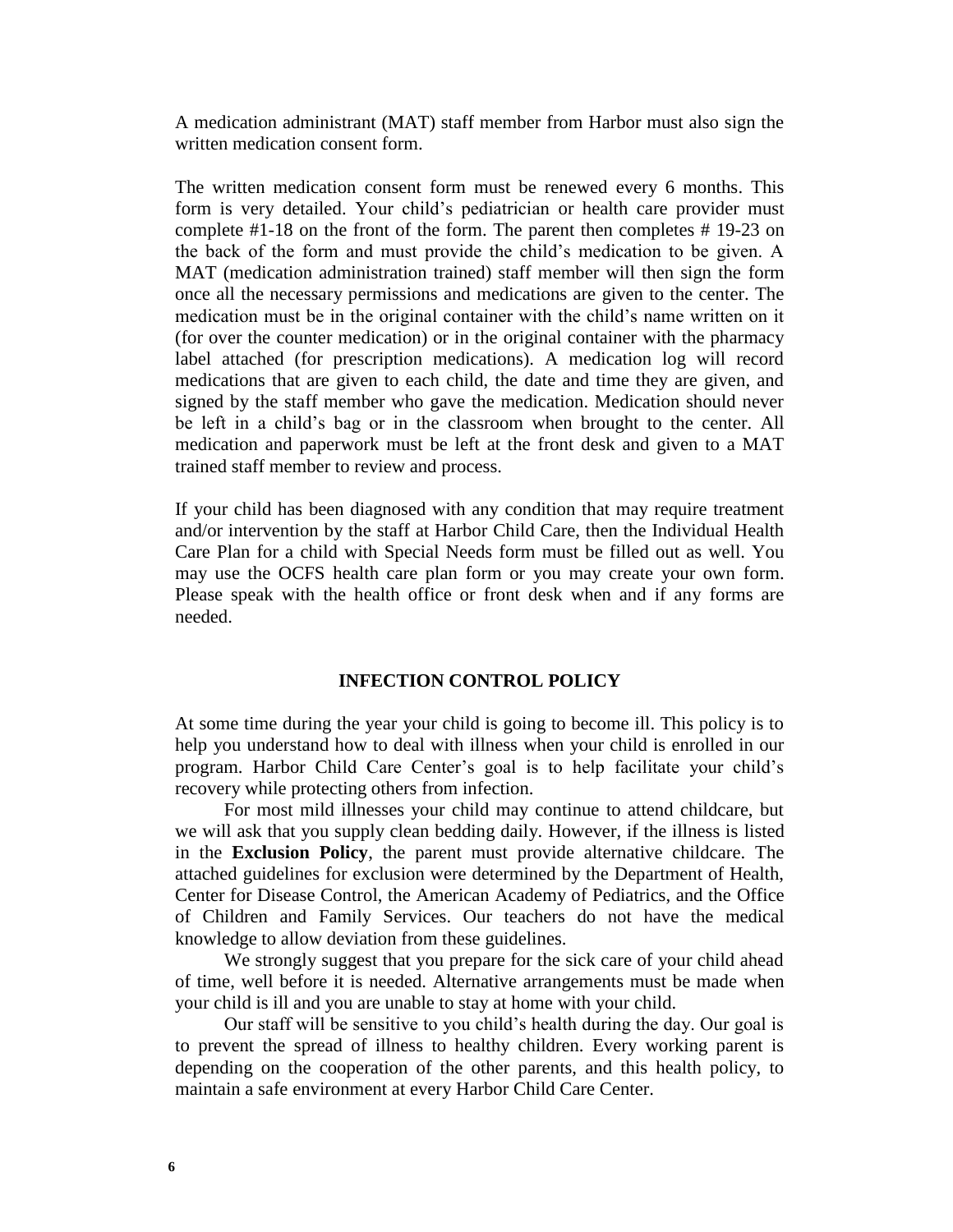**1. Have an alternative plan for when your child is ill.**

**2. Contact your child's physician when your child is ill. Please ask for the doctor's note, indicating the diagnosis and the date of return. If your child has a contagious illness you** *must* **have a doctor's note in order for them to return to the center. We may need to contact the physician, if clarification is necessary.**

**3. Maintain your child's immunization record and schedule regular checkups. Every child in the center must have a yearly medical exam as per state regulations. A copy of updated immunization and the yearly medical**  *must* **be on file at Harbor and we recommend the use of the center's medical forms.**

**4. Keep your emergency telephone numbers and your current work numbers up to date at all times.**

Parents are the best judge of symptoms that may indicate their child is becoming ill. If your child is cranky, listless, complaining of generalized discomfort (sore throat, headache, earache, etc.) he/she may be getting sick, and a day of rest might help restore them to full health.

Please let the center know if a doctor's diagnosis of your child's symptoms was made. In order to send letters or emails about infectious illnesses to our families we must have confirmation from your pediatrician in writing. We will then inform their class with a health alert. Every child in our care benefits when sick children are kept at home. We all need to work together to provide a safe and healthy environment for everyone at Harbor. Thank you for your cooperation.

# **GUIDELINES FOR EXCLUSION OF CHILDREN FROM CHILD CARE**

1. Signs of possible moderate or severe illness; including unusual lethargy, irritability, persistent crying, difficulty breathing and/or inability to participate in a group setting.

2. A child exhibiting a fever of 101°F or more (using the ear probe thermometer), or 100°F or more (using an axillary thermometer), must be excluded until they are **fever free for 24hrs.**

3. Persistent, frequent cough that interferes with the child's activities.

4. Uncontrolled diarrhea—defined as an increase in the number of stools compared with the child's normal pattern with increased stool water and/or decreased from (diarrhea that cannot be contained within diapers or toilet use). To be excluded until the **diarrhea stops for a minimum of 24 hrs.**

5. Effortful vomiting; unless the vomiting is determined to be non-disease related and the child is not in danger of dehydration, excluded until **vomiting has ceased for 24hrs.**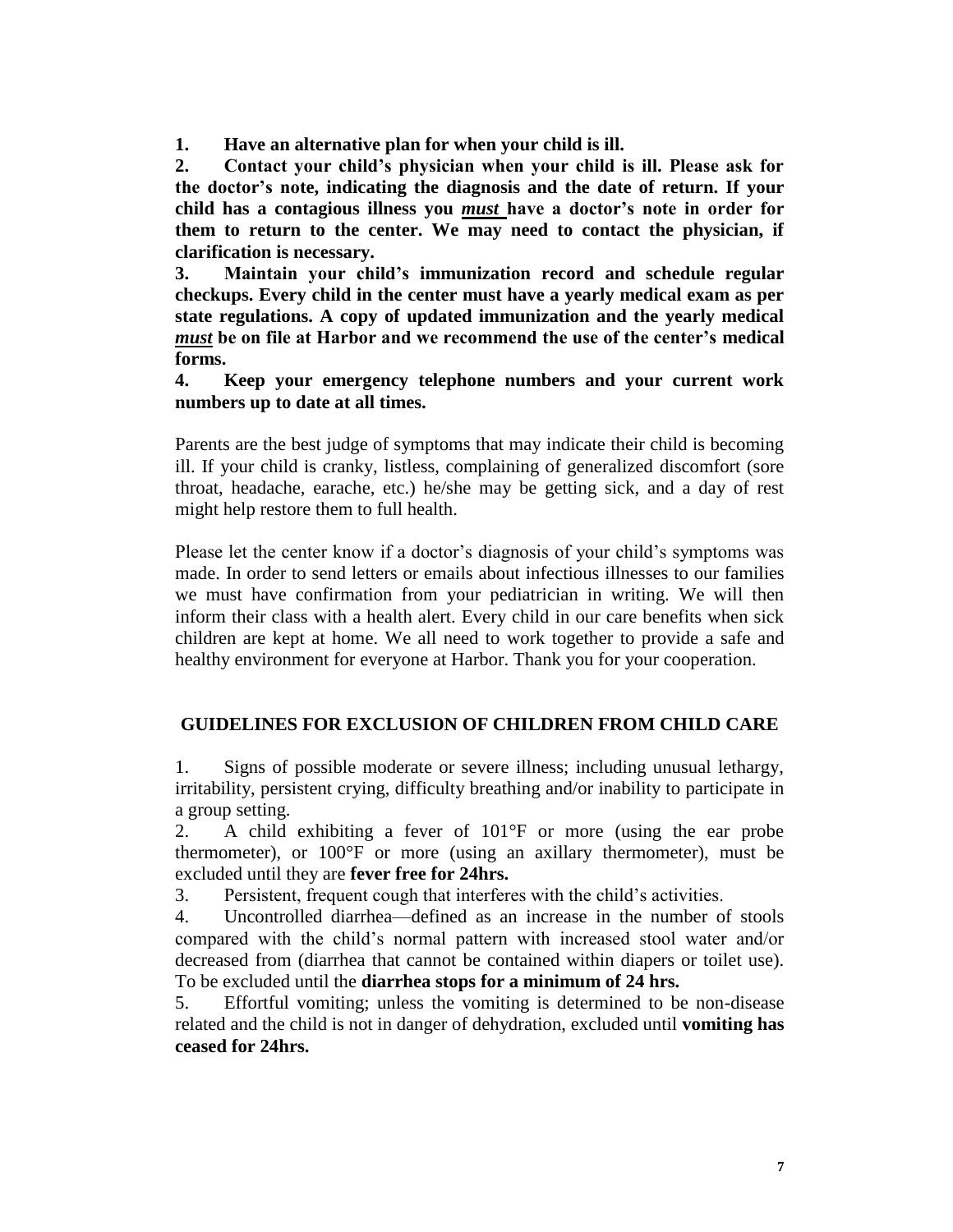6. Rash with fever or behavior change, or a rash that is possibly infectious, to be excluded until cessation of fever and a healthcare professional determines the condition to be noninfectious.

7. Chicken pox-excluded for 6 days after onset of rash or until all lesions have dried and crusted.

8. **Strep throat/scarlet fever**-excluded until **24hrs. after treatment has been initiated.**

9. **Impetigo**-excluded until **24hrs. after treatment has been initiated.**

10. **Ringworm** (head, body, genitals or feet infection)-excluded until **48hrs. after treatment has been initiated.**

11. **Scabies/head lice**- may return 24 hrs. after their first treatment provided the child is combed free of nits and free of lice.

12. **Purulent conjunctivitis** ("pink eye") – defined as pink or red conjunctiva with white or yellow discharge often with matted eyelid after sleep and including a child with eye pain or redness of the eyelid or skin surrounding the eye excluded until **24hrs. after treatment has been initiated.**

13. Mouth sores associated with an inability of the child to control his saliva excluded until a health care professional determines the condition to be noninfectious.

14. **Pertussis** (whooping cough) – until 5 days of appropriate antibiotics have been completed.

15. **Mumps** – until 9 days after onset of parotid gland swelling.

16. **Hepatitis A** – Until 1 week after onset of illness or as directed by the health department when immune serum globulin has been administered to appropriate children and staff.

17. **Measles**- until 6 days after onset of rash.

18. **Rubella**- until 6 days after onset of rash.

19. Unspecified **respiratory illness** – if the illness has a specified cause that requires exclusion or if the illness limits the child's participation in daily activities or results in greater care than can be provided by the staff without compromising the health and safety of other children.

20. **Shingles** – excluded if the sores cannot be covered by dressing or clothing, and/or until they are crusted over.

21. **Herpetic Gingivostomatitis**- excluded until the child can control their oral secretions.

22. Failure to comply with the New York State Immunization Laws and/or yearly medical exams.

Guidelines for exclusion of children with reportable illnesses should be discussed with Nassau County Department of Health 516-227-9697 or after hours 516-742- 6154.